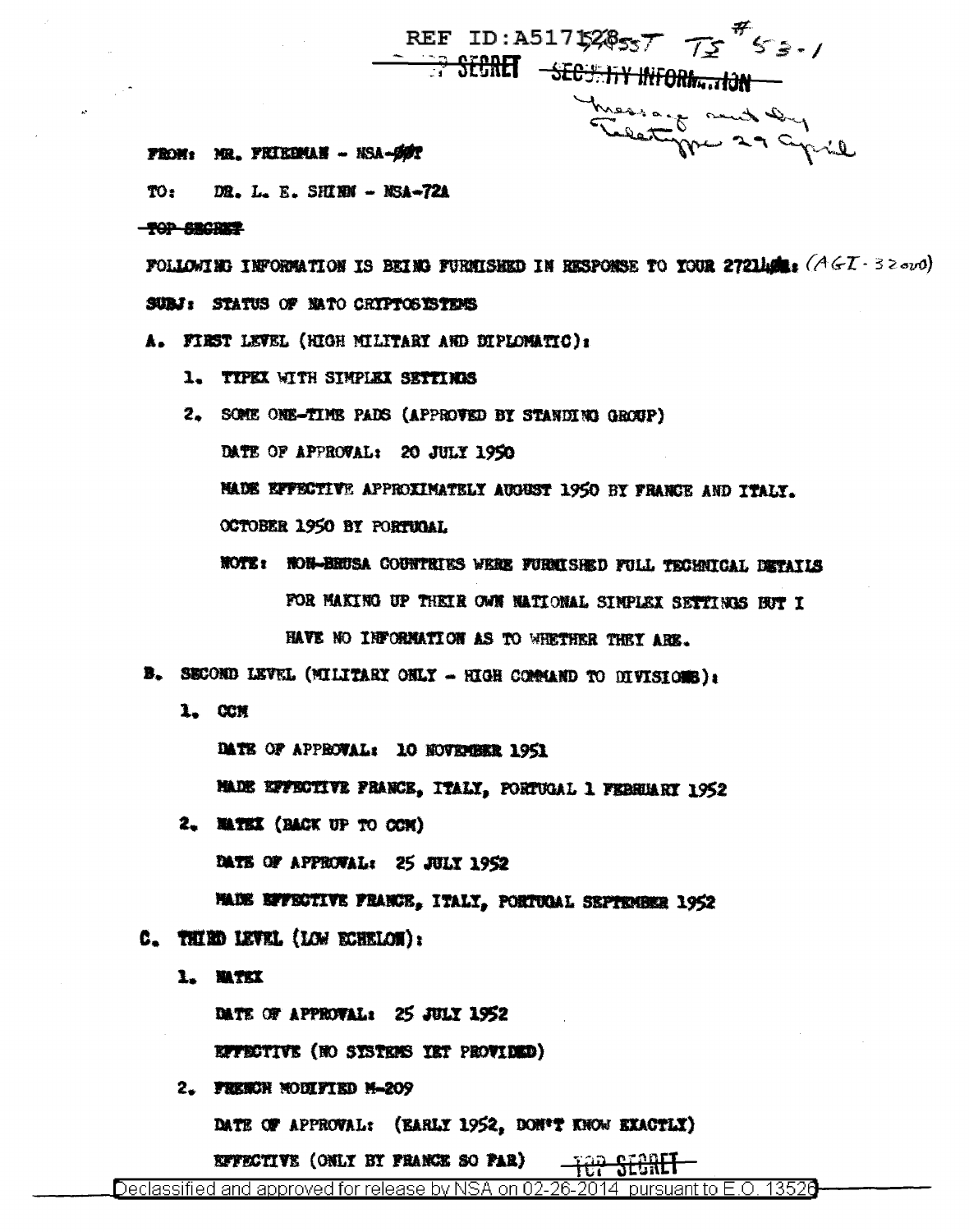- D. GERECE AND TURKEY BECANE ELIGIBLE FOR THE ABOVE AUTOMATICALLY UPON JOINING NATO ON 15 FEBRUARY 1952. EXACT INFORMATION AS TO WHEN THEY STARTED USING THE STUFF IS NOT AVAILABLE BUT I CAN GET IT IF NECESSARY. IT WAS NOT UNITL THE LAST PART OF 1952.
- E. IN ADUITION THERE ARE MISCELLANEOUS TACTICAL AND AIR-GROUND CODES, AUTHENTICATION SYSTEMS, ETC. APPROVED EUT NOT YET EFFECTIVE.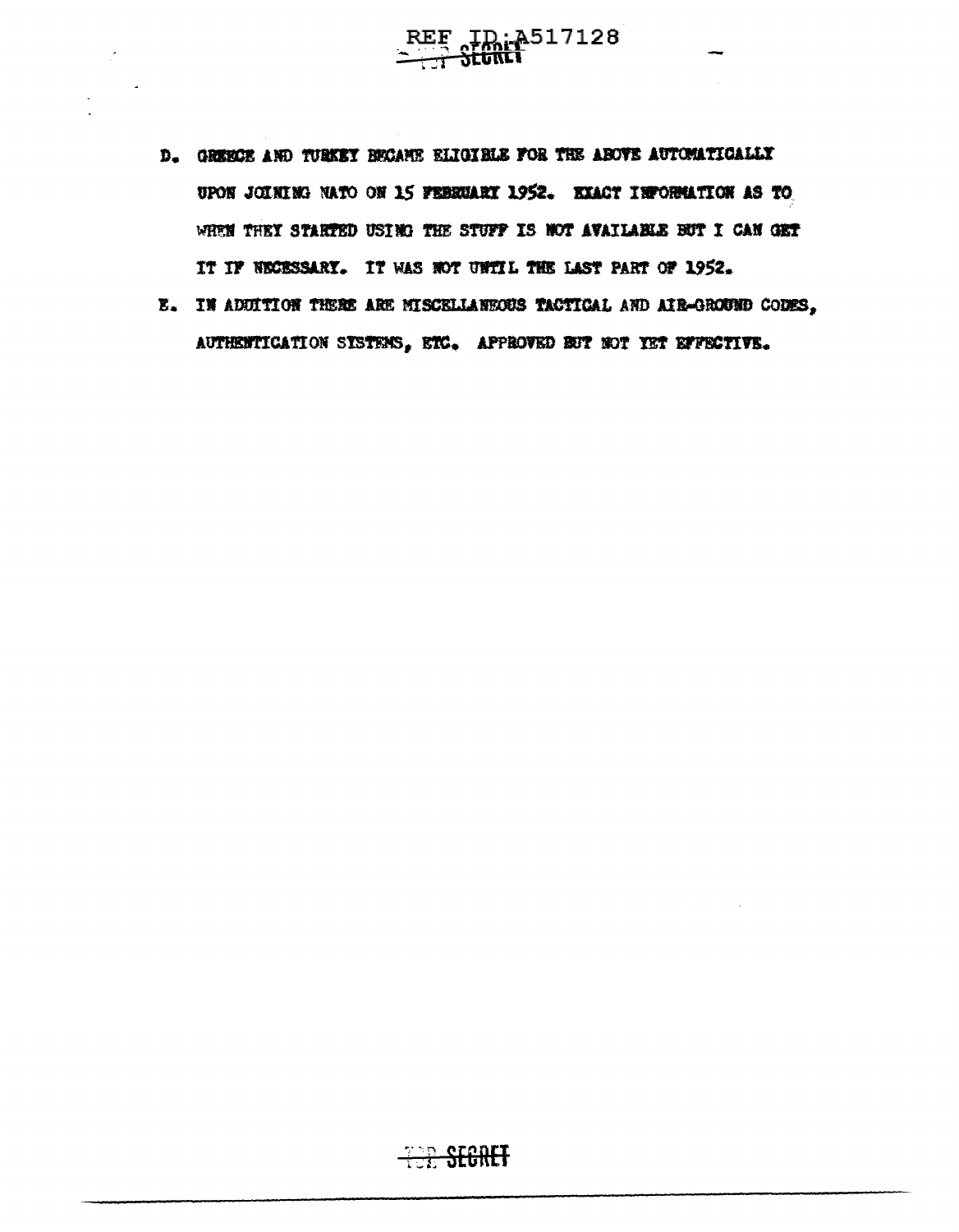REF ID:A517128  $5/4557 - 555$ 

# **TOO CCORET SECRET ITY INFORMATION**

# FROM: MR. FRIEDMAN - NSA-ØDT

**DR. L. E. SHIRN - NSA-72A** TO<sub>2</sub>

### TOP SEGRET

FOLLOWING INFORMATION IS BEING FURNISHED IN HESPONSE TO YOUR 2721400: (AGT-32000) SUBJ: STATUS OF MATO CRIPTOSISTEMS

A. FIRST LEVEL (HIGH MILITARY AND DIFLOMATIC):

- 1. TYPEX WITH SIMPLEX SETTIMES
- 2. SOME ONE-TIME PADS (APPROTED BY STANDING GROUP) DATE OF APPROVAL: 20 JULY 1950 MADE EFFECTIVE APPROXIMATELY AUGUST 1950 BY FRANCE AND ITALY. OCTOBER 1950 BY PORTUGAL
	- NOTE: NON-HRUSA COUNTRIES WERE FURNISHED FULL TECHNICAL DETAILS FOR HAKING UP THEIR OWN NATIONAL SIMPLEX SETTINGS BUT I HAVE NO INFORMATION AS TO WHETHER THEY ARE.
- B. SECOND LEVEL (MILITARY ONLY HIGH CONSAND TO DIVISIONS):
	- 1. CCM

DATE OF APPROVAL: 10 NOVEMBER 1951

MADE EFFECTIVE FRANCE, ITALY, PORTUGAL 1 FEBRUARY 1952

2. MATEX (BACK UP TO COM)

DATE OF APPROVAL: 25 JULY 1952

NAIS EFFECTIVE FRANCE, ITALY, PORTUGAL SEPTEMBER 1952

C. THIRD LEVEL (LOW ECHELON):

1. WATEX

DATE OF APPROVAL: 25 JULY 1952

EFFECTIVE (NO SYSTEMS YET PROVIDED)

2. FRENCH MODIFIED M-209

DATE OF APPROVAL: (EARLY 1952, DON'T KNOW EXACTLY) **SPYECTIVE** (OHLY BY FRANCE SO FAR) - SECRET-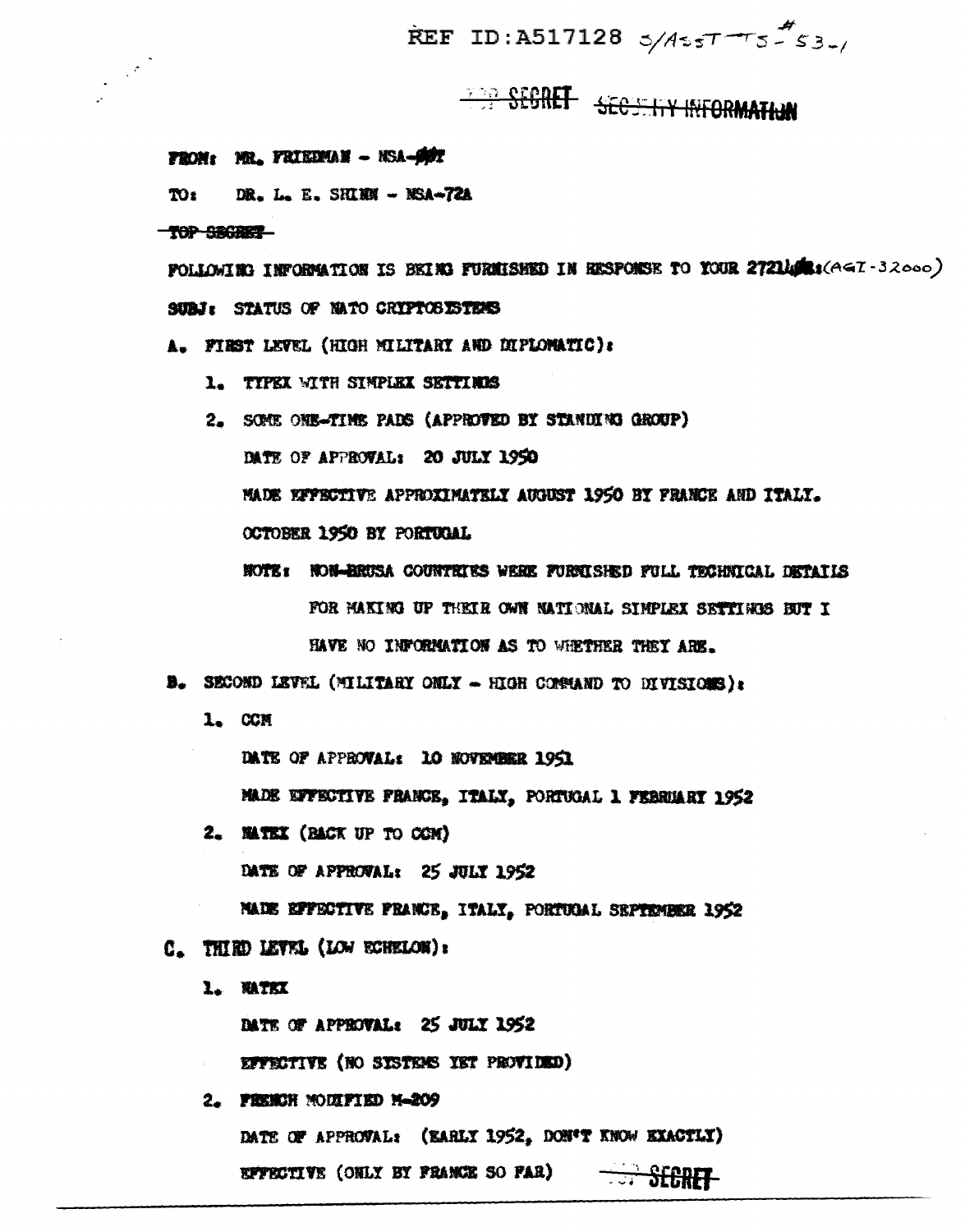$\frac{1}{2\pi}$  .

- $5/155 75 453.$
- D. GREECE AND TURKEY BECAME ELIGIBLE FOR THE ABOVE AUTOMATICALLY UPON JOINING NATO ON 15 FEBRUARY 1952. EXACT INFORMATION AS TO WHEN THEY STARTED USING THE STUFF IS NOT AVAILABLE BUT I CAN GET IT IF NECESSARY. IT WAS NOT UNTIL THE LAST PART OF 1952.

**SEGRET** 

B. IN ADDITION THERE ARE MISCELLANEOUS TACTICAL AND AIR-GROUND CODES, AUTHENTICATION SISTEMS, ETC. APPROVED BUT NOT IST EFFECTIVE.

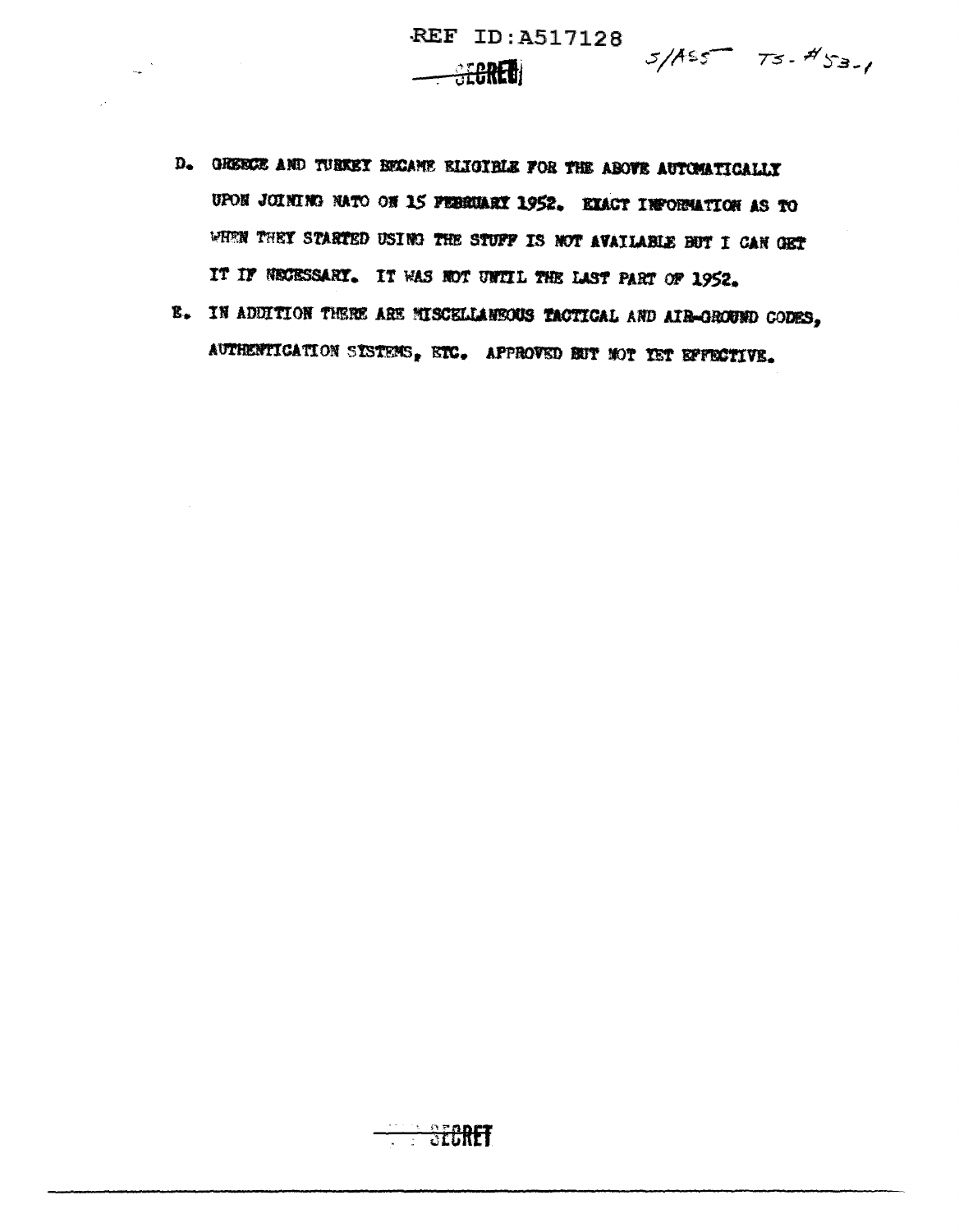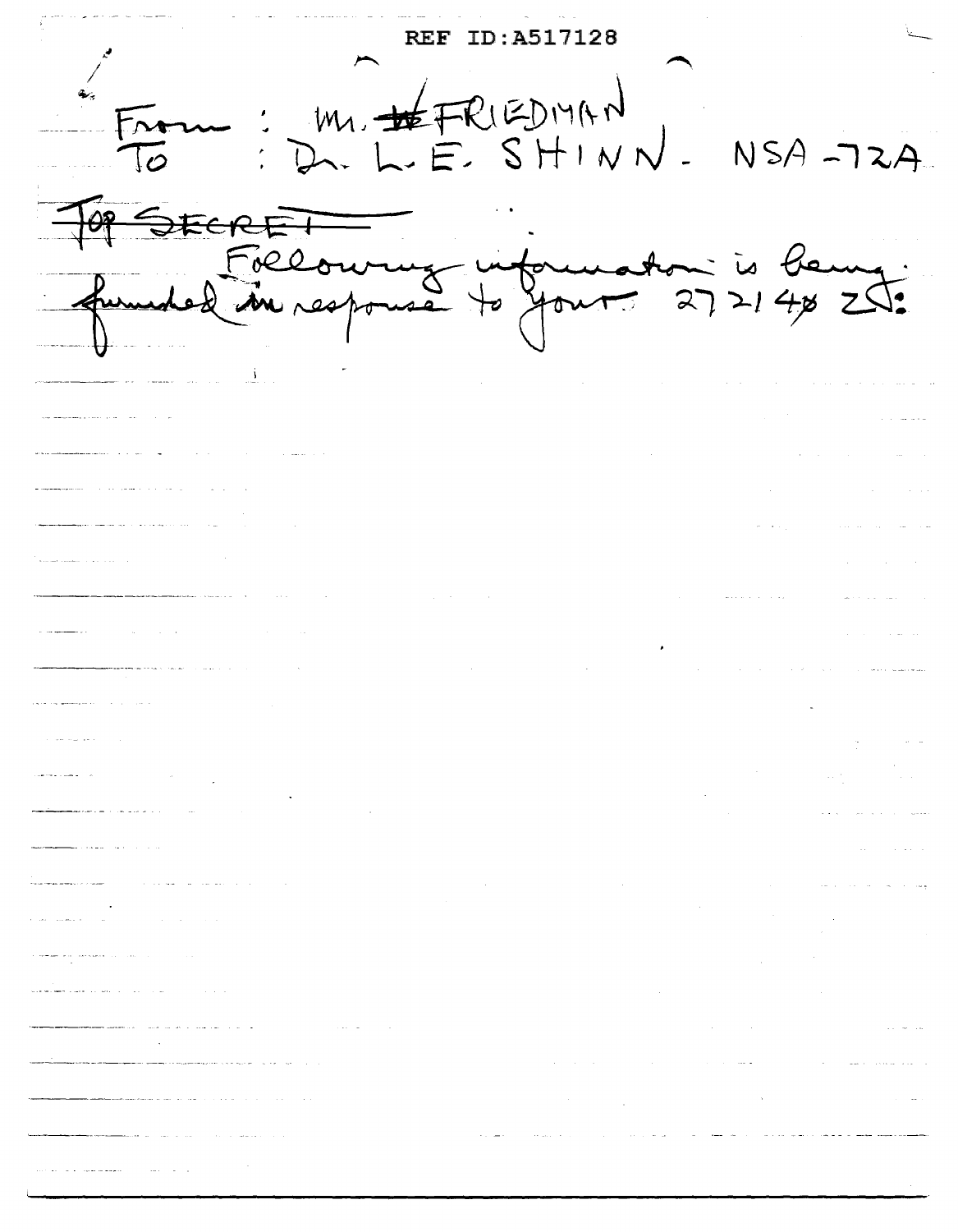

# REF ID:A517128<br>
<del>- TOP SECRET</del>

STATUS OF NATO CRYPTOSYSTEMS 28 April 1953

- A. First level (high military and diplomatic):
	- 1. Typex with simplex settings
	- 2. Some one-time pads (approved by Standing Group) Date of approval: 20 July 1950

Made effective approximately August 1950 by France and Italy.

we approximately detected by Portugal.

- Made effective approximately August 1950 by France and Italy.<br>October 1950 by Portugal<br>B. Second level (military only high command to Divisions):
	- 1. CCM

Date of approval: 10 November 1951

Made effective France, Italy, Portugal 1 February 1952

2. Natex (back up to CCM)

Date of approval: 25 July 1952

Made effective France, Italy, Portugal September 1952

- C. Third level (low echelon):
	- 1. Natex

Date of approval: 25 July 1952

Effective (no systems yet provided)

2. French modified M-209

Date of approval: (early 1952, don't know exactly)

Effective (only by France so far)

- D. Greece and Turkey became eligible for the above automatically upon joining NATO on 15 February 1952. Exact information as to when they started using the stuff is not available but I can get it if necessary. It was not until the last part of 1952.
- E. In addition there are miscellaneous tactical and air-ground codes, authentication systems, etc. Approved but not yet effective.

|             | <u>TOP SEGRET CONTROL NUMBER</u> | ~ -  |  |
|-------------|----------------------------------|------|--|
| <b>CODY</b> |                                  |      |  |
|             |                                  | AGES |  |

<del>top.secret</del>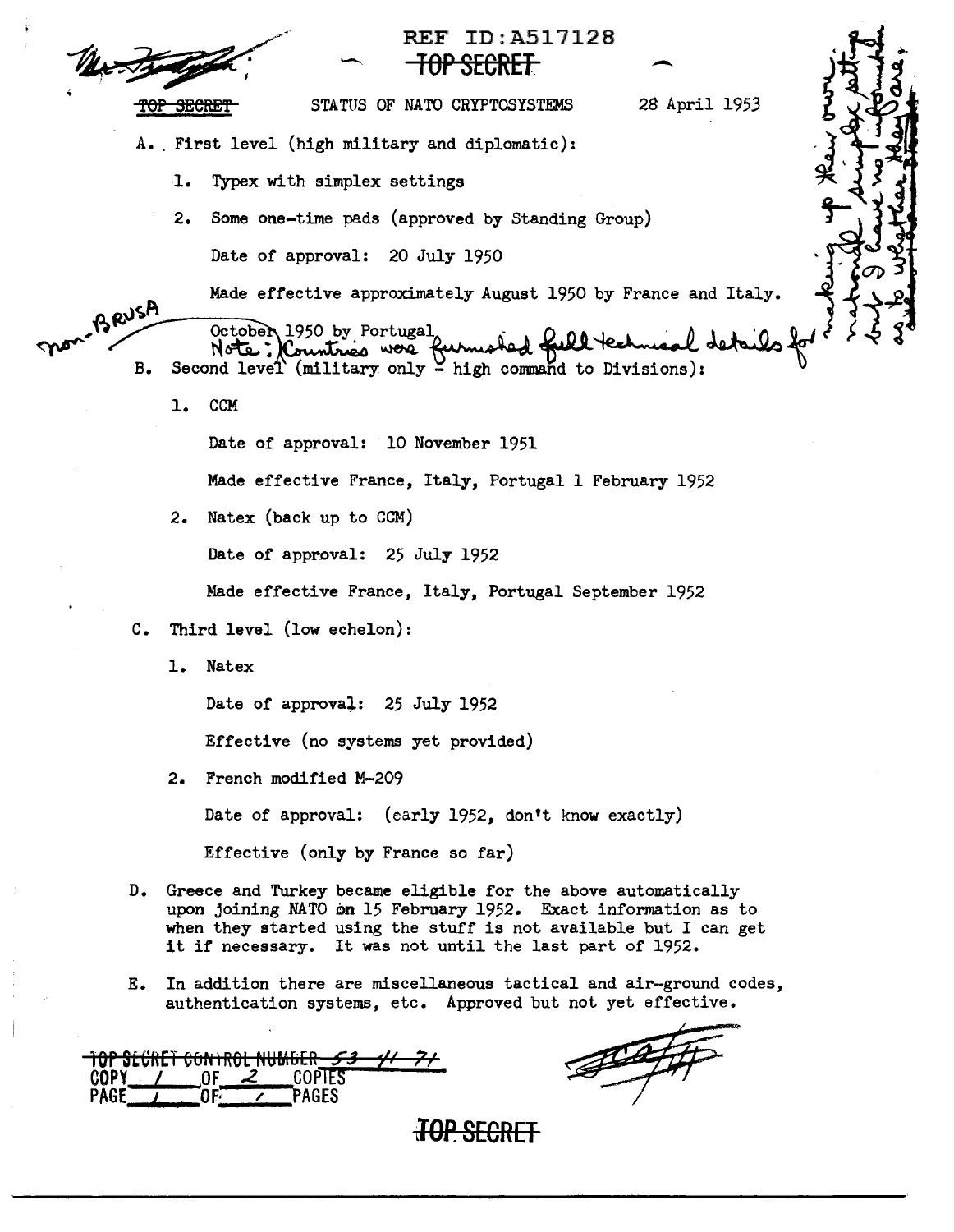RETURN THIS RECEIPT IMME REF TD: A517128 COM  $\text{V}\text{E}\text{E}\text{Y}$  to:  $\text{F}\text{F}$   $\text{F}$   $\text{F}$   $\text{F}$   $\text{F}$   $\text{F}$   $\text{F}$   $\text{F}$   $\text{F}$   $\text{F}$   $\text{F}$   $\text{F}$   $\text{F}$   $\text{F}$   $\text{F}$   $\text{F}$   $\text{F}$   $\text{F}$   $\text{F}$   $\text{F}$   $\text{F}$   $\text{F}$   $\text{F}$   $\text{F}$   $75$   $53$   $/$ Fran Friedman N<sup>311</sup>  $\overline{\mathcal{Q} \bullet T} \atop 72.8$  $~^{\text{Perial No.}}$ <br>File No.  $~^{\text{2}}\text{O}$   $~^{\text{2}}\text{O}$   $~^{\text{2}}\text{O}$   $~^{\text{2}}\text{O}$   $~^{\text{2}}\text{O}$  with:  $~^{\text{unitic}}$  inclosure(s) Date \_\_\_\_\_\_\_\_ ----------------------------------------------- Rully: floyd & Mouran NOTE.  $\cancel{\text{f}}$ This sheet to be retained in suspense file until receipt (Duplicate) has been signed and returned; then this sheet should be destroyed. NSA Form 1468 (2 Jan 53) **(ORIGINAL)** 

CLASSIFIED DOCUMENT RECEIPT 16-68334-1 U. S. GOVERNMENT PRINTING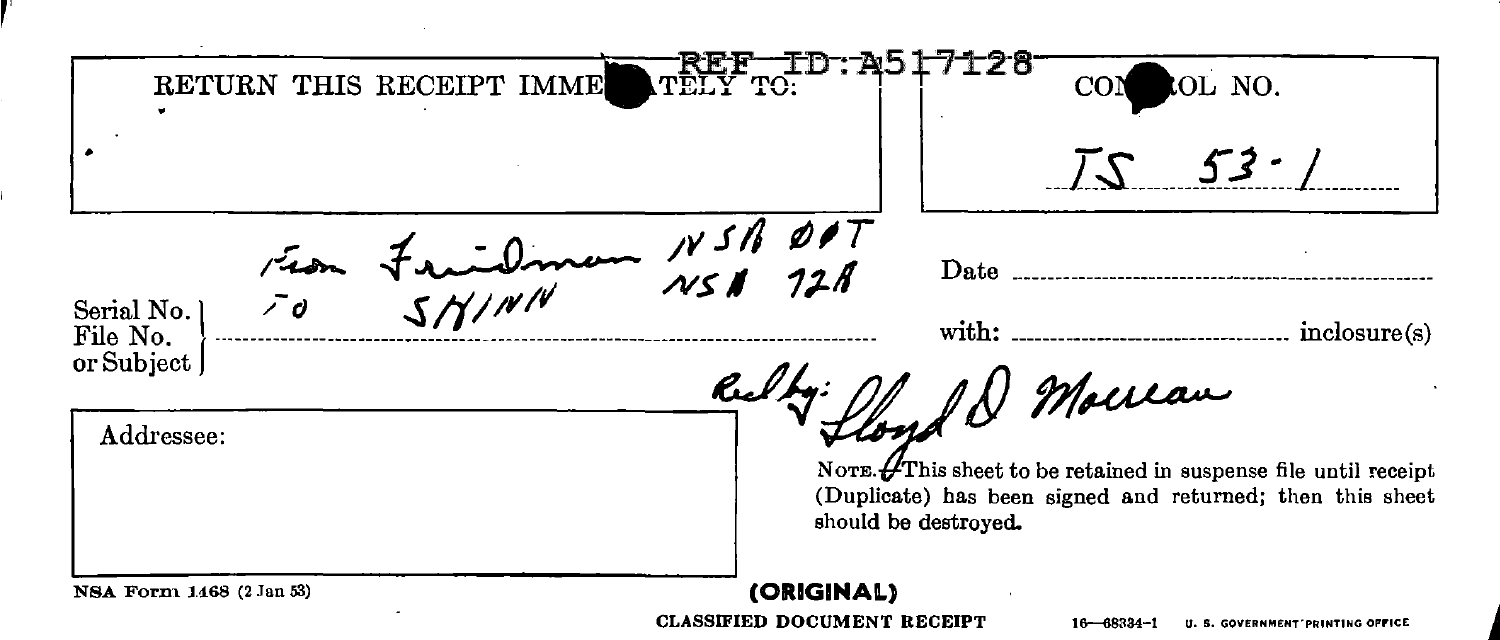## TIME OPEN 297.14.102



FOLLOWING INFORMATION IS BEING FURNISHED IN RESPONSE TO YOUR 2721402 (AGI 32000)

SUBJ: STATUS OF NATO CRYPTOSYSTEMS

- A. FIRST LEVEL CHIGH MILITARY AND DIPLOMATIC):
	- 1. TYPEX WITH SIMPLEX SETTINGS
	- 2. SOME ONE-TIME PADS (APPROVED BY STANDING GROUP) DATE OF APPROVAL: 20 JULY 1950
		- MADE EFFECTIVE APPROXIMATELY AUGUST 1950 BY FRANCE AND ITALY.
		- CTOBER 1950 BY FORTUGAL
		- NOTE: NON-BRUSA COUNTRIES WERE FURNISHED FULL TECHNICAL DETAILS FOR MAKING UP THEIR OWN NATIONAL SIMPLEX SETTINGS BUT I

HAVE NO INFORMATION AS TO WHETHER THEY ARE:

SECOND LEVEL (MILITARY ONLY - HIGH COMMAND TO DIVISIONS):  $B$ .

1. CCM

DATE OF APPROVAL: 10 NOVEMBER 1955

MADE EFFECTIVE FRANCE, ITALY, PORTUGAL 1 FEBRUARY 1952

2. NATEX (BACK UP TO CCM)

DATE OF APPROVAL: 25 JULY 1952

MADE EFFECTIVE FRANCE, ITALY, FORTUGAL SEPTEMBER 1952 THIRD LEVEL (LOW ECHELON):

NATEX  $1 -$ 

> DATE OF APPROVAL: 25 JULY 1952 EFFECTIVE (NO SYSTEMS YET PROVIDED)